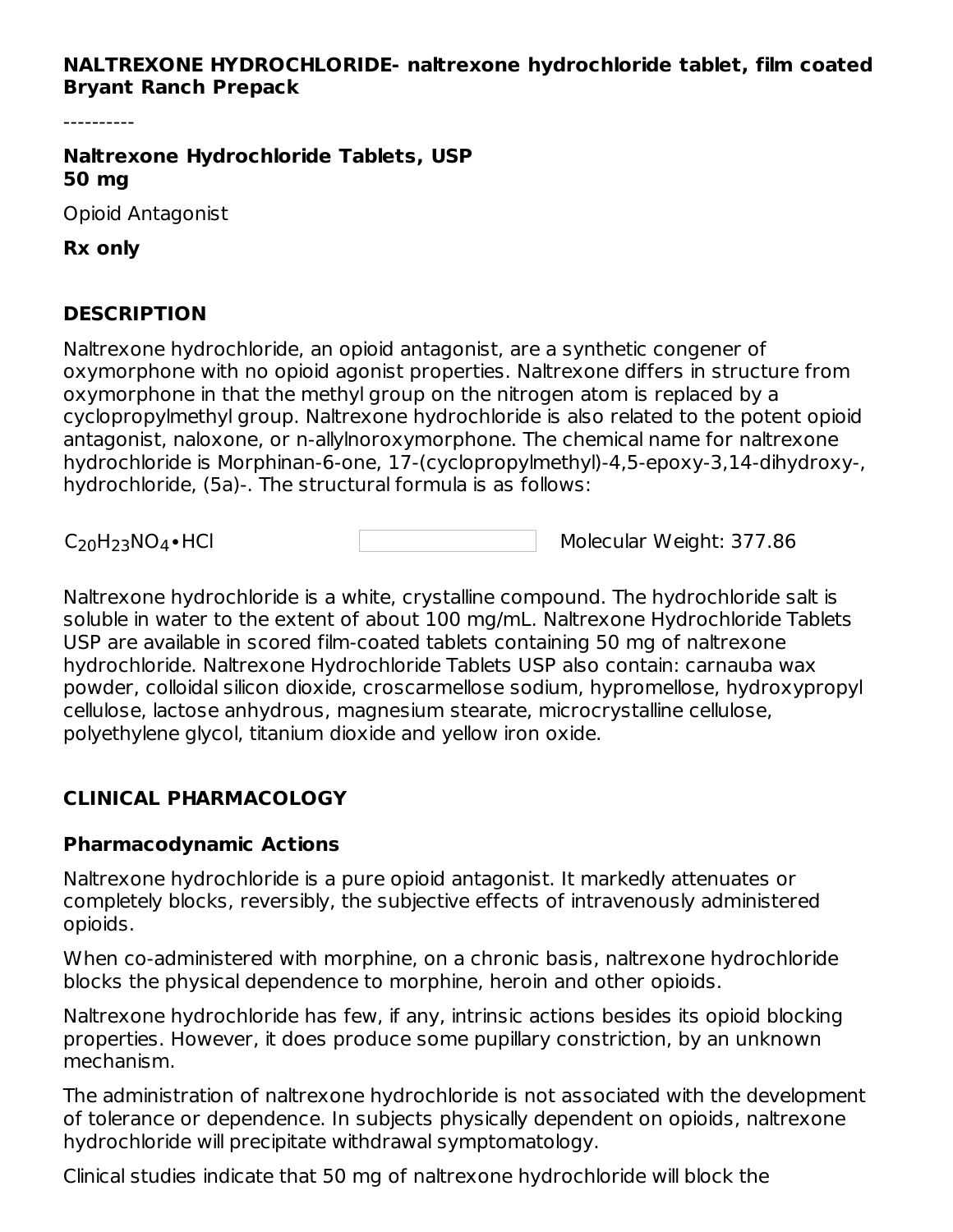pharmacologic effects of 25 mg of intravenously administered heroin for periods as long as 24 hours. Other data suggest that doubling the dose of naltrexone hydrochloride provides blockade for 48 hours, and tripling the dose of naltrexone hydrochloride provides blockade for about 72 hours.

Naltrexone hydrochloride blocks the effects of opioids by competitive binding (i.e., analogous to competitive inhibition of enzymes) at opioid receptors. This makes the blockade produced potentially surmountable, but overcoming full naltrexone blockade by administration of very high doses of opiates has resulted in excessive symptoms of histamine release in experimental subjects.

The mechanism of action of naltrexone hydrochloride in alcoholism is not understood; however, involvement of the endogenous opioid system is suggested by preclinical data. Naltrexone, an opioid receptor antagonist, competitively binds to such receptors and may block the effects of endogenous opioids. Opioid antagonists have been shown to reduce alcohol consumption by animals, and naltrexone hydrochloride has been shown to reduce alcohol consumption in clinical studies.

Naltrexone hydrochloride is not aversive therapy and does not cause a disulfiram-like reaction either as a result of opiate use or ethanol ingestion.

### **Pharmacokinetics**

Naltrexone hydrochloride is a pure opioid receptor antagonist. Although well absorbed orally, naltrexone is subject to significant first pass metabolism with oral bioavailability estimates ranging from 5 to 40%. The activity of naltrexone is believed to be due to both parent and the 6-ß-naltrexol metabolite. Both parent drug and metabolites are excreted primarily by the kidney (53% to 79% of the dose), however, urinary excretion of unchanged naltrexone accounts for less than 2% of an oral dose and fecal excretion is a minor elimination pathway. The mean elimination half-life (T-1/2) values for naltrexone and 6-ß-naltrexol are 4 hours and 13 hours, respectively. Naltrexone and 6-ß-naltrexol are dose proportional in terms of AUC and  $\mathsf{C}_{\mathsf{max}}$  over the range of 50 to 200 mg and do not accumulate after 100 mg daily doses.

### Absorption

Following oral administration, naltrexone undergoes rapid and nearly complete absorption with approximately 96% of the dose absorbed from the gastrointestinal tract. Peak plasma levels of both naltrexone and 6-ß-naltrexol occur within one hour of dosing.

### **Distribution**

The volume of distribution for naltrexone following intravenous administration is estimated to be 1350 liters. In vitro tests with human plasma show naltrexone to be 21% bound to plasma proteins over the therapeutic dose range.

### **Metabolism**

The systemic clearance (after intravenous administration) of naltrexone is  $\sim$ 3.5 L/min, which exceeds liver blood flow  $(-1.2 \text{ L/min})$ . This suggests both that naltrexone is a highly extracted drug (>98% metabolized) and that extra hepatic sites of drug metabolism exist. The major metabolite of naltrexone is 6-ß-naltrexol. Two other minor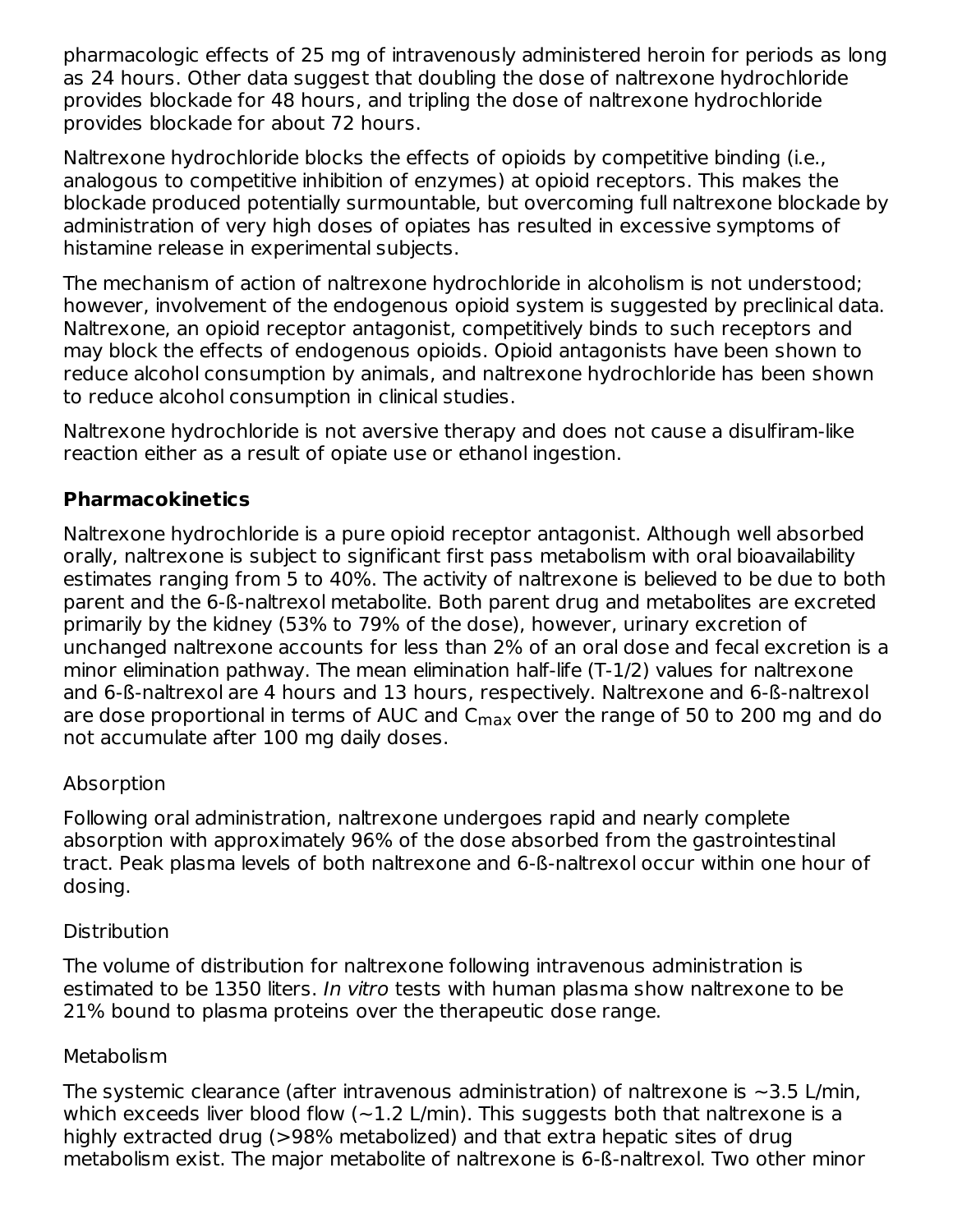metabolites are 2-hydroxy-3-methoxy-6-ß-naltrexol and 2-hydroxy-3-methyl-naltrexone. Naltrexone and its metabolites are also conjugated to form additional metabolic products.

### **Elimination**

The renal clearance for naltrexone ranges from 30 to 127 mL/min and suggests that renal elimination is primarily by glomerular filtration. In comparison, the renal clearance for 6-ß-naltrexol ranges from 230 to 369 mL/min, suggesting an additional renal tubular secretory mechanism. The urinary excretion of unchanged naltrexone accounts for less than 2% of an oral dose; urinary excretion of unchanged and conjugated 6-ß-naltrexol accounts for 43% of an oral dose. The pharmacokinetic profile of naltrexone suggests that naltrexone and its metabolites may undergo enterohepatic recycling.

## **Hepatic and Renal Impairment**

Naltrexone appears to have extra-hepatic sites of drug metabolism and its major metabolite undergoes active tubular secretion (see Metabolism above). Adequate studies of naltrexone in patients with severe hepatic or renal impairment have not been conducted (see **PRECAUTIONS, Special Risk Patients**).

## **Clinical Trials**

## Alcoholism

The efficacy of naltrexone hydrochloride as an aid to the treatment of alcoholism was tested in placebo-controlled, outpatient, double blind trials. These studies used a dose of naltrexone hydrochloride 50 mg once daily for 12 weeks as an adjunct to social and psychotherapeutic methods when given under conditions that enhanced patient compliance. Patients with psychosis, dementia, and secondary psychiatric diagnoses were excluded from these studies.

In one of these studies, 104 alcohol-dependent patients were randomized to receive either naltrexone hydrochloride 50 mg once daily or placebo. In this study, naltrexone hydrochloride proved superior to placebo in measures of drinking including abstention rates (51% vs. 23%), number of drinking days, and relapse (31% vs. 60%). In a second study with 82 alcohol-dependent patients, the group of patients receiving naltrexone hydrochloride were shown to have lower relapse rates (21% vs. 41%), less alcohol craving, and fewer drinking days compared with patients who received placebo, but these results depended on the specific analysis used.

The clinical use of naltrexone hydrochloride as adjunctive pharmacotherapy for the treatment of alcoholism was also evaluated in a multicenter safety study. This study of 865 individuals with alcoholism included patients with comorbid psychiatric conditions, concomitant medications, polysubstance abuse and HIV disease. Results of this study demonstrated that the side effect profile of naltrexone hydrochloride appears to be similar in both alcoholic and opioid dependent populations, and that serious side effects are uncommon.

In the clinical studies, treatment with naltrexone supported abstinence, prevented relapse and decreased alcohol consumption. In the uncontrolled study, the patterns of abstinence and relapse were similar to those observed in the controlled studies. Naltrexone hydrochloride was not uniformly helpful to all patients, and the expected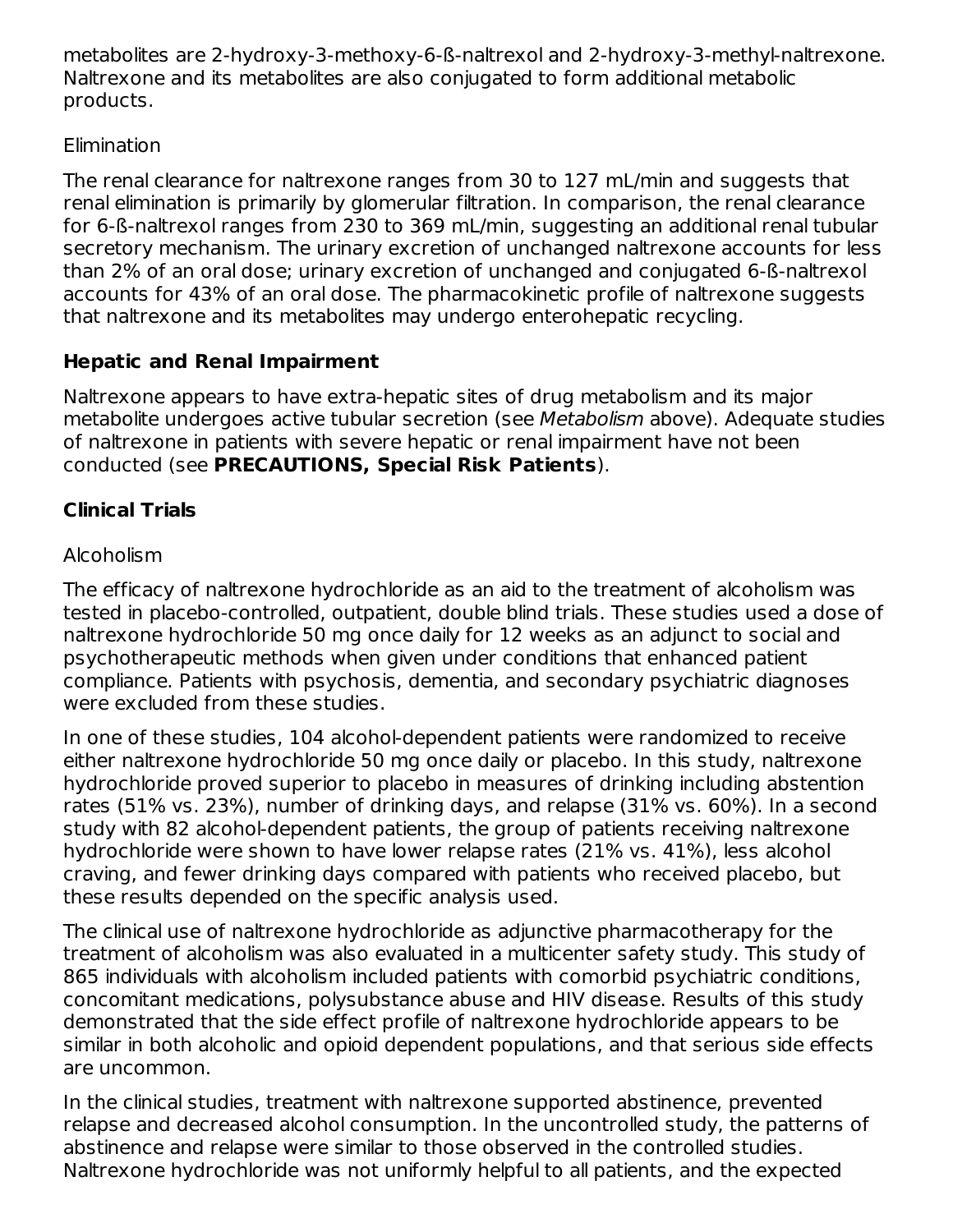effect of the drug is a modest improvement in the outcome of conventional treatment.

Treatment of Opioid Addiction

Naltrexone hydrochloride has been shown to produce complete blockade of the euphoric effects of opioids in both volunteer and addict populations. When administered by means that enforce compliance, it will produce an effective opioid blockade, but has not been shown to affect the use of cocaine or other non-opioid drugs of abuse.

There are no data that demonstrate an unequivocally beneficial effect of naltrexone hydrochloride on rates of recidivism among detoxified, formerly opioid-dependent individuals who self-administer the drug. The failure of the drug in this setting appears to be due to poor medication compliance.

The drug is reported to be of greatest use in good prognosis opioid addicts who take the drug as part of a comprehensive occupational rehabilitative program, behavioral contract, or other compliance-enhancing protocol. Naltrexone hydrochloride, unlike methadone or LAAM (levo-alpha-acetylmethadol), does not reinforce medication compliance and is expected to have a therapeutic effect only when given under external conditions that support continued use of the medication.

## **INDICATIONS AND USAGE**

Naltrexone Hydrochloride Tablets USP are indicated in the treatment of alcohol dependence and for the blockade of the effects of exogenously administered opioids.

Naltrexone Hydrochloride Tablets USP have not been shown to provide any therapeutic benefit except as part of an appropriate plan of management for the addictions.

## **CONTRAINDICATIONS**

Naltrexone hydrochloride is contraindicated in:

- 1. Patients receiving opioid analgesics.
- 2. Patients currently dependent on opioids, including those currently maintained on opiate agonists (e.g., methadone) or partial agonists (e.g., buprenorphine).
- 3. Patients in acute opioid withdrawal (see **WARNINGS**).
- 4. Any individual who has failed the naloxone challenge test or who has a positive urine screen for opioids.
- 5. Any individual with a history of sensitivity to naltrexone hydrochloride or any other components of this product. It is not known if there is any cross-sensitivity with naloxone or the phenanthrene containing opioids.

## **WARNINGS**

### **Vulnerability to Opioid Overdose**

After opioid detoxification, patients are likely to have reduced tolerance to opioids. As the blockade of exogenous opioids provided by naltrexone hydrochloride wanes and eventually dissipates completely, patients who have been treated with naltrexone hydrochloride may respond to lower doses of opioids than previously used, just as they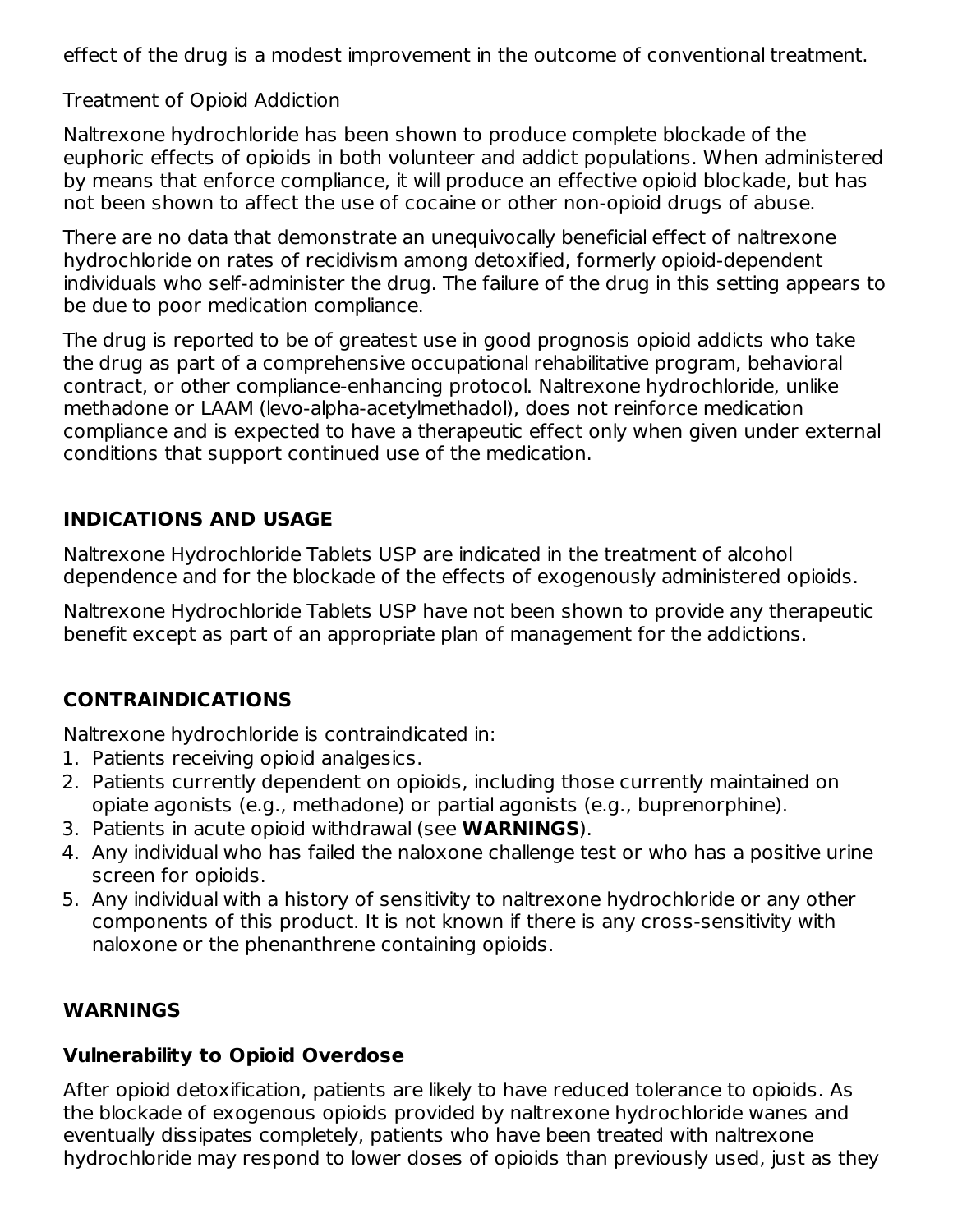would shortly after completing detoxification. This could result in potentially lifethreatening opioid intoxication (respiratory compromise or arrest, circulatory collapse, etc.) if the patient uses previously tolerated doses of opioids. Cases of opioid overdose with fatal outcomes have been reported in patients after discontinuing treatment.

Patients should be alerted that they may be more sensitive to opioids, even at lower doses, after naltrexone hydrochloride treatment is discontinued. It is important that patients inform family members, and the people closest to the patient of this increased sensitivity ot opioids and the risk of overdose (see **PRECATIONS, Information for Patients**).

There is also the possibility that a patient who is treated with naltrexone hydrochloride could overcome the opioid blockade effect of naltrexone hydrochloride. Although naltrexone hydrochloride is a potent antagonist, the blockade produced by naltrexone hydrochloride is surmountable. The plasma concentration of exogenous opioids attained immediately following their acute administration may be sufficient to overcome the competitive receptor blockade. This poses a potential risk to individuals who attempt, on their own, to overcome the blockade by administering large amounts of exogenous opioids. Any attempt by a patient to overcome the antagonism by taking opioids is especially dangerous and may lead to life-threatening opioid intoxication or fatal overdose. Patients should be told of the serious consequences of trying to overcome the opioid blockade (see **PRECAUTIONS, Information for Patients**).

### **Precipitated Opioid Withdrawal**

The symptoms of spontaneous opioid withdrawal (which are associated with the discontinuation of opioid in a dependent individual) are uncomfortable, but they are not generally believed to be severe or necessitate hospitalization. However, when withdrawal is precipitated abruptly by the administration of an opioid antagonist to an opioiddependent patient, the resulting withdrawal syndrome can be severe enough to require hospitalization. Symptoms of withdrawal have usually appeared within five minutes of ingestion of naltrexone hydrochloride and have lasted for up to 48 hours. Mental status changes including confusion, somnolence and visual hallucinations have occurred. Significant fluid losses from vomiting and diarrhea have required intravenous fluid administration. Review of postmarketing cases of precipitated opioid withdrawal in association with naltrexone treatment has identified cases with symptoms of withdrawal severe enough to require hospital admission, and in some cases, management in the intensive care unit.

To prevent occurrence of precipitated withdrawal in patients dependent on opioids, or exacerbation of a pre-existing subclinical withdrawal syndrome, opioid-dependent patients, including those being treated for alcohol dependence, should be opioid-free (including tramadol) before starting naltrexone hydrochloride treatment. An opioid-free interval of a minimum of 7 to 10 days is recommended for patients previously dependent on short-acting opioids. Patients transitioning from buprenorphine or methadone may be vulnerable to precipitation of withdrawal symptoms for as long as two weeks.

If a more rapid transition from agonist to antagonist therapy is deemed necessary and appropriate by the healthcare provider, monitor the patient closely in an appropriate medical setting where precipitated withdrawal can be managed.

In every case, healthcare providers should always be prepared to manage withdrawal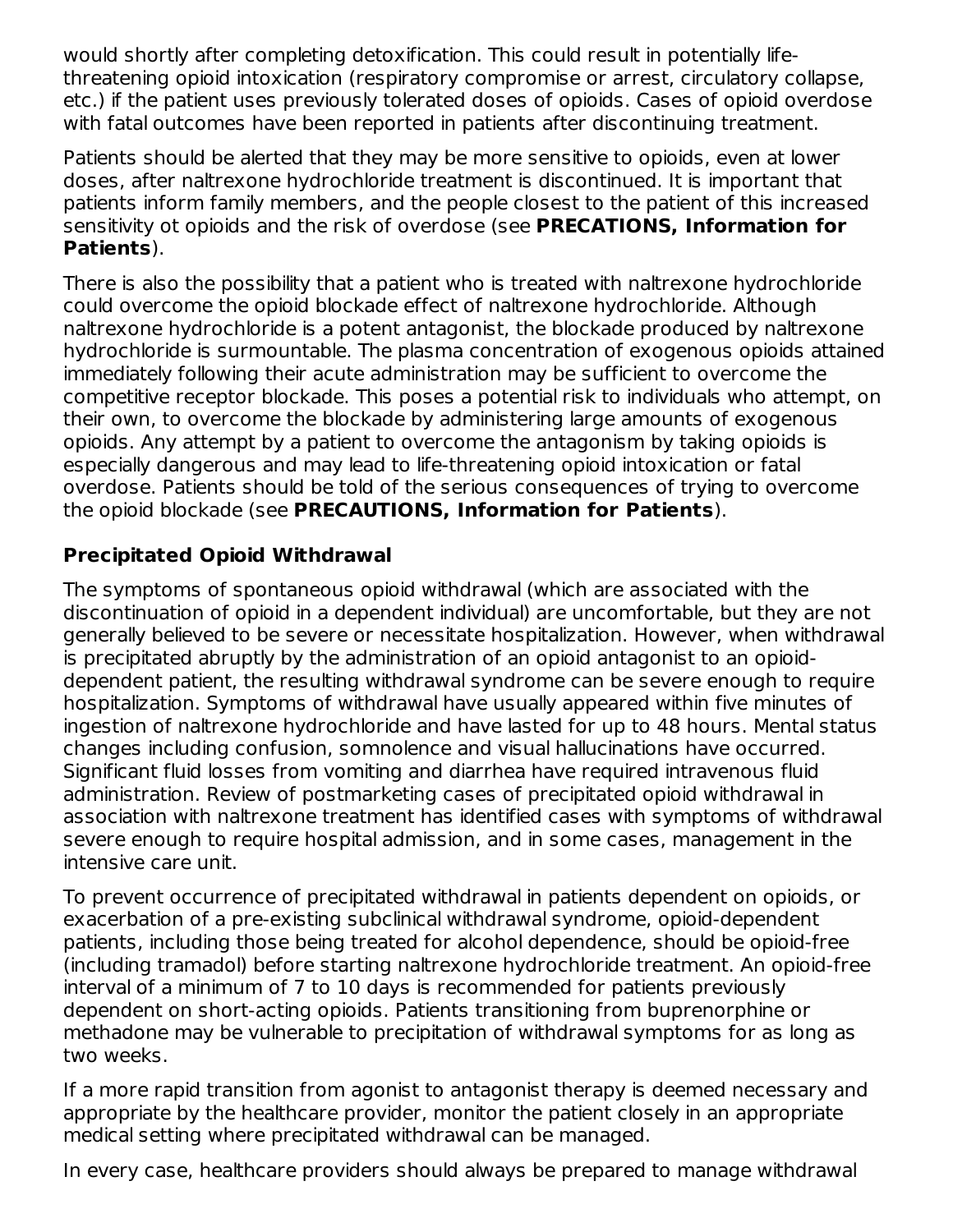symptomatically with non-opioid medications because there is no completely reliable method for determining whether a patient has had an adequate opioid-free period. A naloxone challenge test may be helpful; however, a few case reports have indicated that patients may experience precipitated withdrawal despite having a negative urine toxicology screen or tolerating a naloxone challenge test (usually in the setting of transitioning from buprenorphine treatment). Patients should be made aware of the risks associated with precipitated withdrawal and encouraged to give an accurate account of last opioid use. Patients treated for alcohol dependence with naltrexone hydrochloride should also be assessed for underlying opioid dependence and for any recent use of opioids prior to initiation of treatment with naltrexone hydrochloride. Precipitated opioid withdrawal has been observed in alcohol-dependent patients in circumstances where the prescriber had been unaware of the additional use of opioids or co-dependence on opioids.

### **Hepatotoxicity**

Cases of hepatitis and clinically significant liver dysfunction were observed in association with naltrexone hydrochloride exposure during the clinical development program and in the postmarketing period. Transient, asymptomatic hepatic transaminase elevations were also observed in the clinical trials and postmarketing period. When patients presented with elevated transaminases, there were often other potential causative or contributory etiologies identified, including pre-existing alcoholic liver disease, hepatitis B and/or C infection, and concomitant usage of other potentially hepatotoxic drugs. Although clinically significant liver dysfunction is not typically recognized as a manifestation of opioid withdrawal, opioid withdrawal that is precipitated abruptly may lead to systemic sequelae, including acute liver injury.

Patients should be warned of the risk of hepatic injury and advised to seek medical attention if they experience symptoms of acute hepatitis. Use of naltrexone hydrochloride should be discontinued in the event of symptoms and/or signs of acute hepatitis.

### **Depression and Suicidality**

Depression, suicide, attempted suicide and suicidal ideation have been reported in the postmarketing experience with naltrexone hydrochloride used in the treatment of opioid dependence. No causal relationship has been demonstrated. In the literature, endogenous opioids have been theorized to contribute to a variety of conditions.

Alcohol- and opioid-dependent patients, including those taking naltrexone hydrochloride, should be monitored for the development of depression or suicidal thinking. Families and caregivers of patients being treated with naltrexone hydrochloride should be alerted to the need to monitor patients for the emergence of symptoms of depression or suicidality, and to report such symptoms to the patient's healthcare provider.

## **Ultra Rapid Opioid Withdrawal**

Safe use of naltrexone in ultra rapid opiate detoxification programs has not been established (see **ADVERSE REACTIONS**).

### **PRECAUTIONS**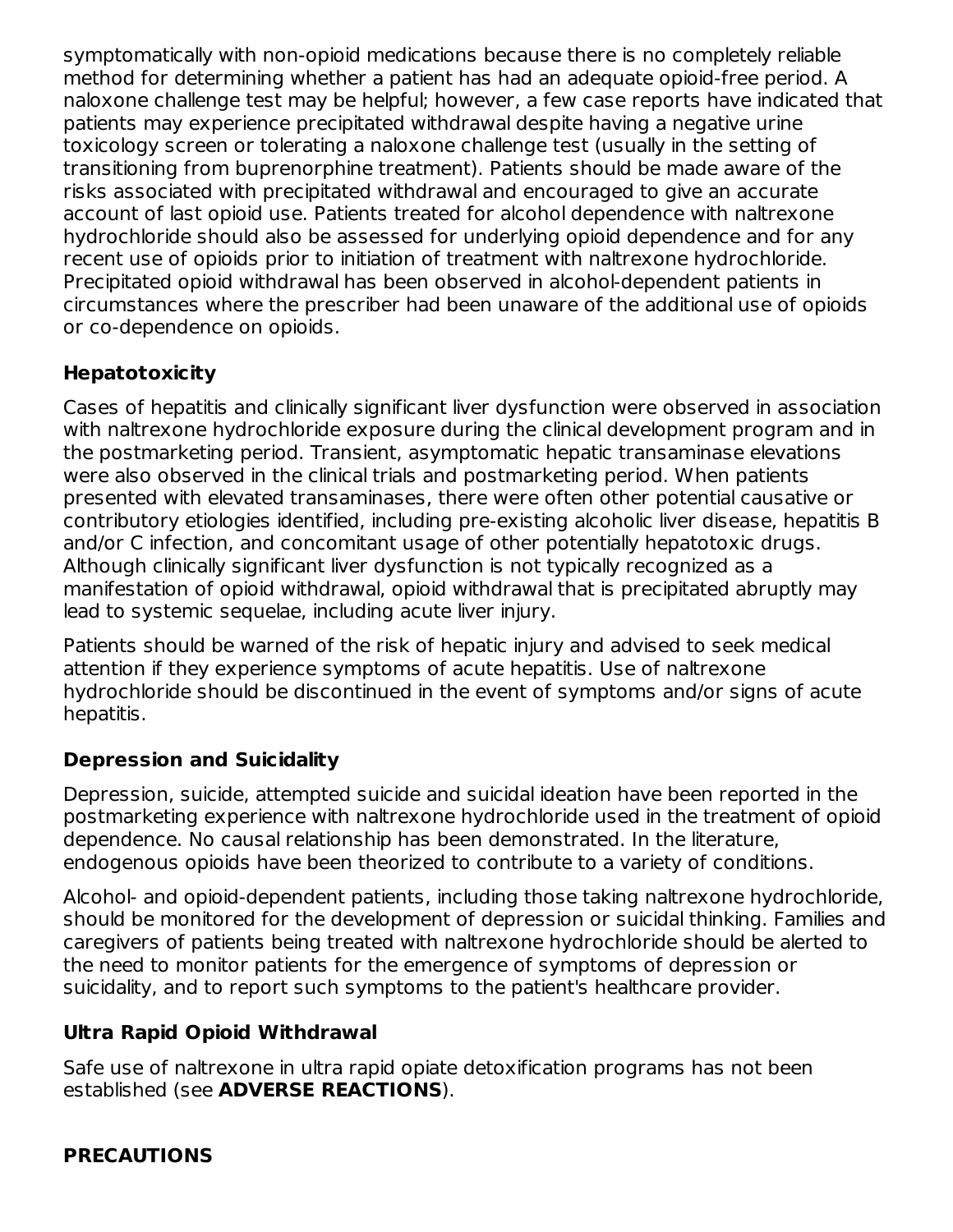### **General**

When Reversal of Naltrexone Hydrochloride Blockade is Required for Pain Management

In an emergency situation in patients receiving fully blocking doses of naltrexone hydrochloride, a suggested plan of management is regional analgesia, conscious sedation with a benzodiazepine, use of non-opioid analgesics or general anesthesia.

In a situation requiring opioid analgesia, the amount of opioid required may be greater than usual, and the resulting respiratory depression may be deeper and more prolonged.

A rapidly acting opioid analgesic which minimizes the duration of respiratory depression is preferred. The amount of analgesic administered should be titrated to the needs of the patient. Non-receptor mediated actions may occur and should be expected (e.g., facial swelling, itching, generalized erythema, or bronchoconstriction) presumably due to histamine release.

Irrespective of the drug chosen to reverse naltrexone hydrochloride blockade, the patient should be monitored closely by appropriately trained personnel in a setting equipped and staffed for cardiopulmonary resuscitation.

### **Special Risk Patients**

#### Renal Impairment

Naltrexone hydrochloride and its primary metabolite are excreted primarily in the urine, and caution is recommended in administering the drug to patients with renal impairment.

#### Hepatic Impairment

An increase in naltrexone AUC of approximately 5- and 10-fold in patients with compensated and decompensated liver cirrhosis, respectively, compared with subjects with normal liver function has been reported. These data also suggest that alterations in naltrexone bioavailability are related to liver disease severity.

### **Information for Patients**

It is recommended that the prescribing physician relate the following information to patients being treated with naltrexone hydrochloride:

You have been prescribed naltrexone hydrochloride as part of the comprehensive treatment for your alcoholism or drug dependence. You should carry identification to alert medical personnel to the fact that you are taking naltrexone hydrochloride. A naltrexone hydrochloride medication card may be obtained from your physician and can be used for this purpose. Carrying the identification card should help to ensure that you can obtain adequate treatment in an emergency. If you require medical treatment, be sure to tell the treating physician that you are receiving naltrexone hydrochloride therapy. You should take naltrexone hydrochloride as directed by your physician.

Advise patients that if they previously used opioids, they may be more sensitive to lower doses of opioids and at risk of accidental overdose should they use opioids after naltrexone hydrochloride treatment is discontinued or temporarily interrupted. It is important that patients inform family members and the people closest to the patient of this increased sensitivity to opioids and the risk of overdose.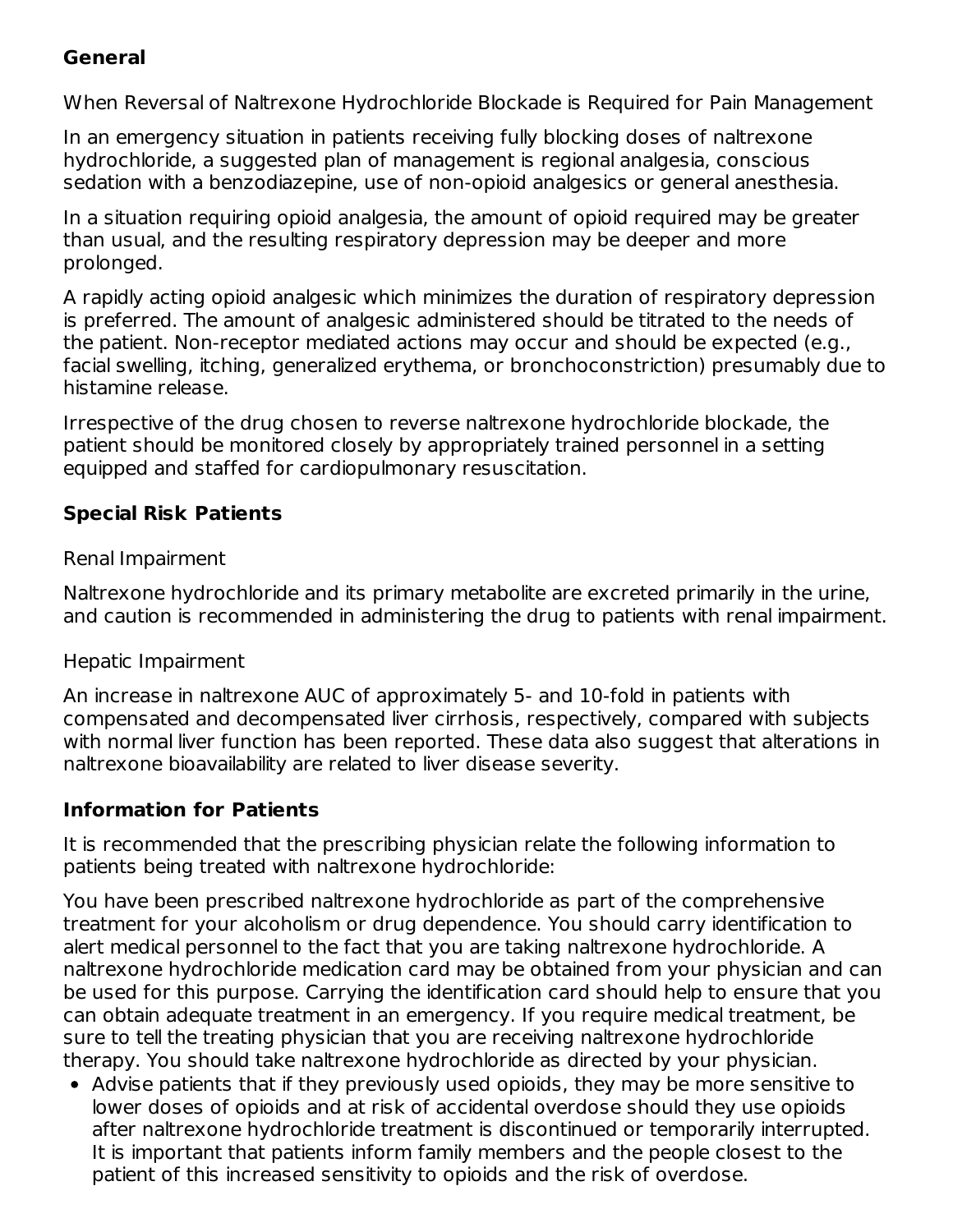- Advise patients that because naltrexone hydrochloride can block the effects of opioids, patients will not perceive any effect if they attempt to self-administer heroin or any other opioid drug in small doses while on naltrexone hydrochloride. Further, emphasize that administration of large doses of heroin or any other opioid to try to bypass the blockade and get high while on naltrexone hydrochloride may lead to serious injury, coma or death.
- Patients on naltrexone hydrochloride may not experience the expected effects from opioid-containing analgesic, antidiarrheal, or antitussive medications.
- Patients should be off all opioids, including opioid-containing medicines, for a minimum or 7 to 10 days before starting naltrexone hydrochloride in order to avoid precipitation of opioid withdrawal. Patients transitioning from buprenorphine or methadone may be vulnerable to precipitation of withdrawal symptoms for as long as two weeks. Ensure that patients understand that withdrawal precipitated by administration of an opioid antagonist may be severe enough to require hospitalization if they have not been opioid-free for an adequate period of time, and is different from the experience of spontaneous withdrawal that occurs with discontinuation of opioid in a dependent individual. Advise patients that they should not take naltrexone hydrochloride if they have symptoms of opioid withdrawal. Advise all patients, including those with alcohol dependence, that it is imperative to notify healthcare providers of any recent use of opioids or any history of opioid dependence before starting naltrexone hydrochloride to avoid precipitation of opioid withdrawal.
- Advise patients that naltrexone hydrochloride may cause liver injury. Patients should immediately notify their physician if they develop symptoms and/or signs of liver disease.
- Advise patients that they may experience depression while taking naltrexone hydrochloride. It is important that patients inform family members and the people closest to the patient that they are taking naltrexone hydrochloride and that they should call a doctor right way should they become depressed or experience symptoms of depression.
- Advise patients that naltrexone hydrochloride has been shown to be effective only when used as part of a treatment program that includes counseling and support.
- Advise patients that dizziness may occur with naltrexone hydrochloride treatment, and they should avoid driving or operating heavy machinery until they have determined how naltrexone hydrochloride affects them.
- Advise patients to notify their physician if they:
	- become pregnant or intend to become pregnant during treatment with naltrexone hydrochloride.
	- are breastfeeding.
	- experience other unusual or significant side effects while on naltrexone hydrochloride therapy.

## **Laboratory Tests**

Naltrexone hydrochloride does not interfere with thin-layer, gas-liquid, and high pressure liquid chromatographic methods which may be used for the separation and detection of morphine, methadone or quinine in the urine. Naltrexone hydrochloride may or may not interfere with enzymatic methods for the detection of opioids depending on the specificity of the test. Please consult the test manufacturer for specific details.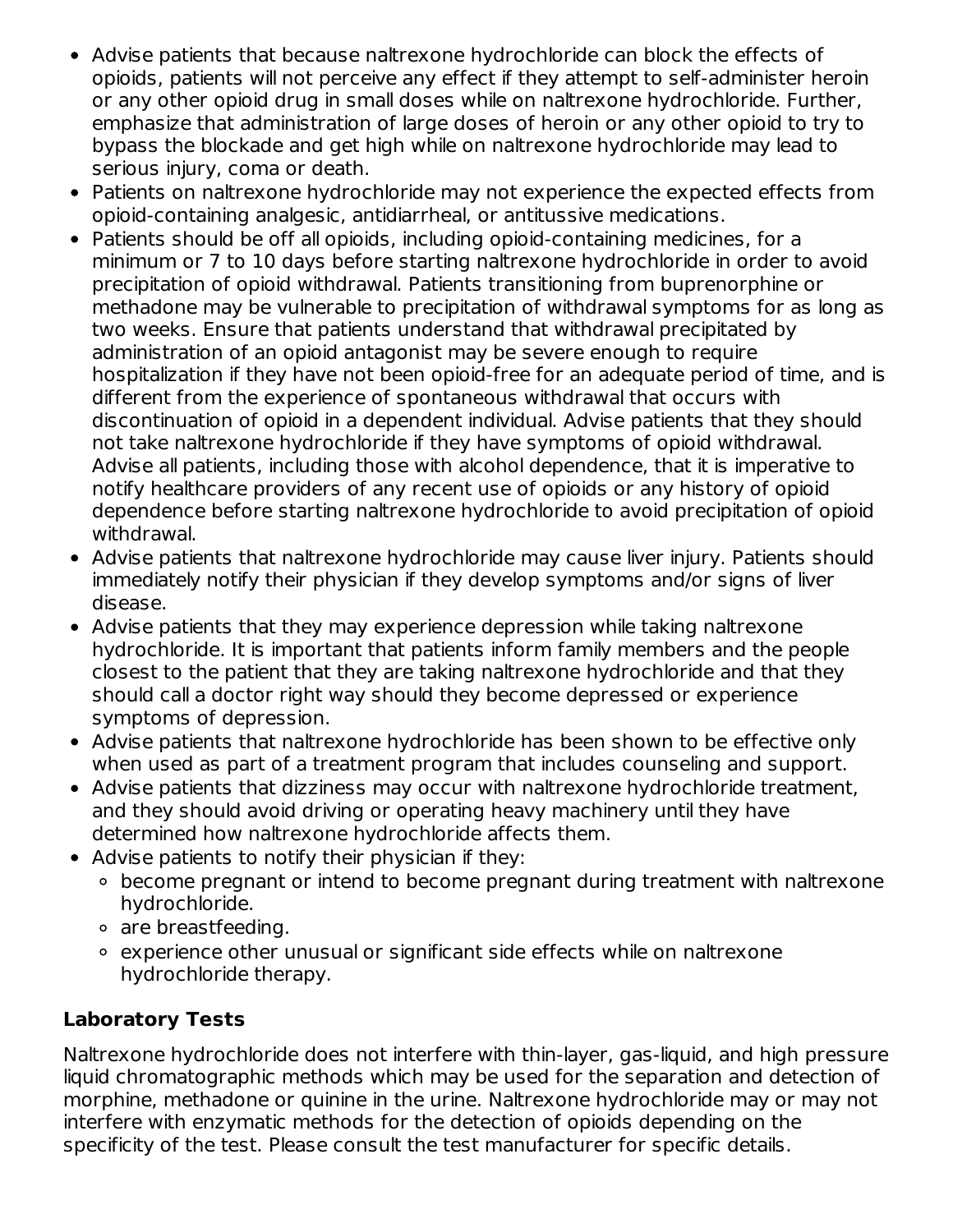### **Drug Interactions**

Studies to evaluate possible interactions between naltrexone hydrochloride and drugs other than opiates have not been performed. Consequently, caution is advised if the concomitant administration of naltrexone hydrochloride and other drugs is required.

The safety and efficacy of concomitant use of naltrexone hydrochloride and disulfiram is unknown, and the concomitant use of two potentially hepatotoxic medications is not ordinarily recommended unless the probable benefits outweigh the known risks.

Lethargy and somnolence have been reported following doses of naltrexone hydrochloride and thioridazine.

Patients taking naltrexone hydrochloride may not benefit from opioid containing medicines, such as cough and cold preparations, antidiarrheal preparations, and opioid analgesics. In an emergency situation when opioid analgesia must be administered to a patient receiving naltrexone hydrochloride, the amount of opioid required may be greater than usual, and the resulting respiratory depression may be deeper and more prolonged (see **PRECAUTIONS**).

### **Carcinogenesis, Mutagenesis and Impairment of Fertility**

The following statements are based on the results of experiments in mice and rats. The potential carcinogenic, mutagenic and fertility effects of the metabolite 6-β-naltrexol are unknown.

In a two-year carcinogenicity study in rats, there were small increases in the numbers of testicular mesotheliomas in males and tumors of vascular origin in males and females. The incidence of mesothelioma in males given naltrexone at a dietary dose of 100 mg/kg/day (600 mg/m<sup>2</sup>/day; 16 times the recommended therapeutic dose, based on body surface area) was 6%, compared with a maximum historical incidence of 4%. The incidence of vascular tumors in males and females given dietary doses of 100 mg/kg/day  $(600 \text{ mg/m}^2/\text{day})$  was 4% but only the incidence in females was increased compared with a maximum historical control incidence of 2%. There was no evidence of carcinogenicity in a two-year dietary study with naltrexone in male and female mice.

There was limited evidence of a weak genotoxic effect of naltrexone in one gene mutation assay in a mammalian cell line, in the Drosophila recessive lethal assay, and in non-specific DNA repair tests with E. coli. However, no evidence of genotoxic potential was observed in a range of other in vitro tests, including assays for gene mutation in bacteria, yeast, or in a second mammalian cell line, a chromosomal aberration assay, and an assay for DNA damage in human cells. Naltrexone did not exhibit clastogenicity in an in vivo mouse micronucleus assay.

Naltrexone (100 mg/kg/day [600 mg/m<sup>2</sup>/day] PO; 16 times the recommended therapeutic dose, based on body surface area) caused a significant increase in pseudopregnancy in the rat. A decrease in the pregnancy rate of mated female rats also occurred. There was no effect on male fertility at this dose level. The relevance of these observations to human fertility is not known.

### **Pregnancy**

Teratogenic Effects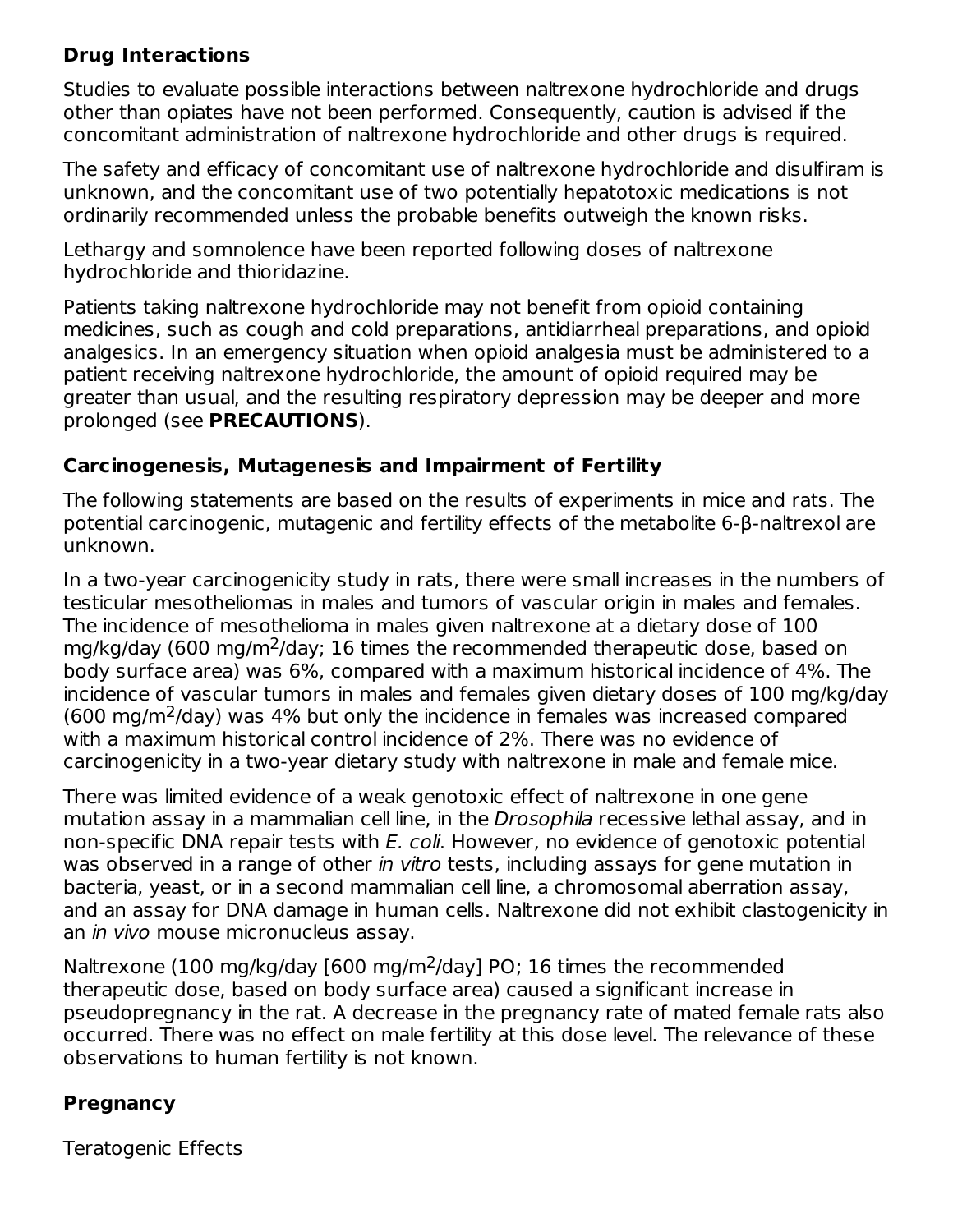#### Category C

Naltrexone has been shown to increase the incidence of early fetal loss when given to rats at doses  $\geq$ 30 mg/kg/day (180 mg/m<sup>2</sup>/day; 5 times the recommended therapeutic dose, based on body surface area) and to rabbits at oral doses ≥60 mg/kg/day (720  $mg/m<sup>2</sup>/day$ ; 18 times the recommended therapeutic dose, based on body surface area). There was no evidence of teratogenicity when naltrexone was administered orally to rats and rabbits during the period of major organogenesis at doses up to 200 mg/kg/day (32 and 65 times the recommended therapeutic dose, respectively, based on body surface area).

Rats do not form appreciable quantities of the major human metabolite, 6-β-naltrexol; therefore, the potential reproductive toxicity of the metabolites in rats is not known.

There are no adequate and well-controlled studies in pregnant women. Naltrexone should be used during pregnancy only if the potential benefit justifies the potential risk to the fetus.

#### **Labor and Delivery**

Whether or not naltrexone hydrochloride affects the duration of labor and delivery is unknown.

### **Nursing Mothers**

In animal studies, naltrexone and 6-β-naltrexol were excreted in the milk of lactating rats dosed orally with naltrexone.

Whether or not naltrexone hydrochloride is excreted in human milk is unknown. Because many drugs are excreted in human milk, caution should be exercised when naltrexone is administered to a nursing woman.

### **Pediatric Use**

The safe use of naltrexone hydrochloride in pediatric patients younger than 18 years old has not been established.

### **ADVERSE REACTIONS**

During two randomized, double-blind placebo-controlled 12-week trials to evaluate the efficacy of naltrexone hydrochloride as an adjunctive treatment of alcohol dependence, most patients tolerated naltrexone hydrochloride well. In these studies, a total of 93 patients received naltrexone hydrochloride at a dose of 50 mg once daily. Five of these patients discontinued naltrexone hydrochloride because of nausea. No serious adverse events were reported during these two trials.

While extensive clinical studies evaluating the use of naltrexone hydrochloride in detoxified, formerly opioid-dependent individuals failed to identify any single, serious untoward risk of naltrexone hydrochloride use, placebo-controlled studies employing up to five fold higher doses of naltrexone hydrochloride (up to 300 mg per day) than that recommended for use in opiate receptor blockade have shown that naltrexone hydrochloride causes hepatocellular injury in a substantial proportion of patients exposed at higher doses (see **WARNINGS** and **PRECAUTIONS, Laboratory Tests**).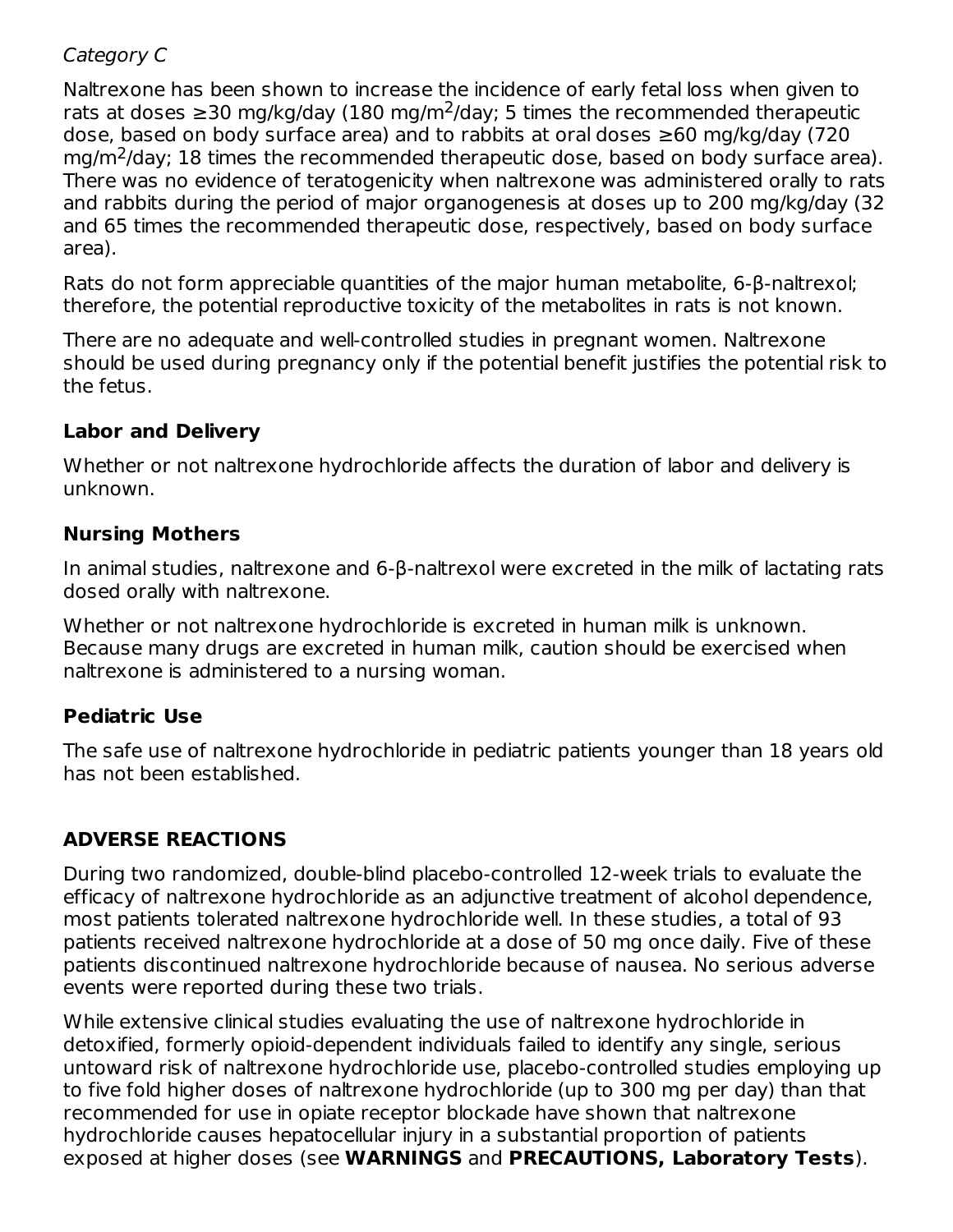Aside from this finding, and the risk of precipitated opioid withdrawal, available evidence does not incriminate naltrexone hydrochloride, used at any dose, as a cause of any other serious adverse reaction for the patient who is "opioid-free." It is critical to recognize that naltrexone hydrochloride can precipitate or exacerbate abstinence signs and symptoms in any individual who is not completely free of exogenous opioids.

Patients with addictive disorders, especially opioid addiction, are at risk for multiple numerous adverse events and abnormal laboratory findings, including liver function abnormalities. Data from both controlled and observational studies suggest that these abnormalities, other than the dose-related hepatotoxicity described above, are not related to the use of naltrexone hydrochloride.

Among opioid-free individuals, naltrexone hydrochloride administration at the recommended dose has not been associated with a predictable profile of serious adverse or untoward events. However, as mentioned above, among individuals using opioids, naltrexone hydrochloride may cause serious withdrawal reactions (see **CONTRAINDICATIONS, WARNINGS, DOSAGE AND ADMINISTRATION**).

### **Reported Adverse Events**

Naltrexone hydrochloride has not been shown to cause significant increases in complaints in placebo-controlled trials in patients known to be free of opioids for more than 7 to 10 days. Studies in alcoholic populations and in volunteers in clinical pharmacology studies have suggested that a small fraction of patients may experience an opioid withdrawal-like symptom complex consisting of tearfulness, mild nausea, abdominal cramps, restlessness, bone or joint pain, myalgia, and nasal symptoms. This may represent the unmasking of occult opioid use, or it may represent symptoms attributable to naltrexone. A number of alternative dosing patterns have been recommended to try to reduce the frequency of these complaints.

### **Alcoholism**

In an open label safety study with approximately 570 individuals with alcoholism receiving naltrexone hydrochloride, the following new-onset adverse reactions occurred in 2% or more of the patients: nausea (10%), headache (7%), dizziness (4%), nervousness (4%), fatigue (4%), insomnia (3%), vomiting (3%), anxiety (2%) and somnolence (2%).

Depression, suicidal ideation, and suicidal attempts have been reported in all groups when comparing naltrexone, placebo, or controls undergoing treatment for alcoholism.

|                          | <b>Naltrexone</b> | <b>Placebo</b> |
|--------------------------|-------------------|----------------|
| Depression               | 0 to $15%$        | 0 to $17%$     |
| Suicide Attempt/Ideation | 0 to $1\%$        | 0 to $3\%$     |

**RATE RANGES OF NEW ONSET EVENTS**

Although no causal relationship with naltrexone hydrochloride is suspected, physicians should be aware that treatment with naltrexone does not reduce the risk of suicide in these patients (see **PRECAUTIONS**).

## **Opioid Addiction**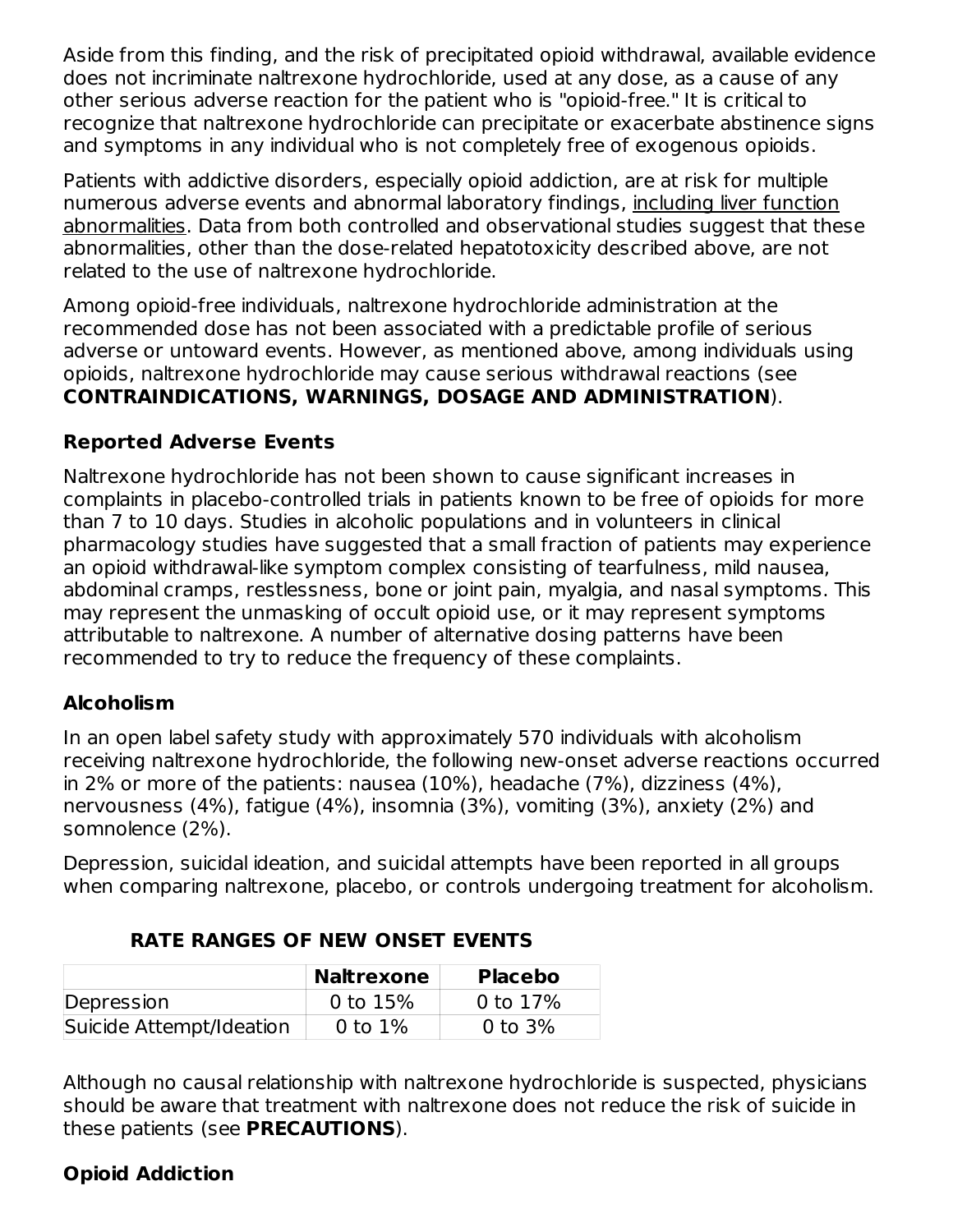The following adverse reactions have been reported both at baseline and during the naltrexone hydrochloride clinical trials in opioid addiction at an incidence rate of more than 10%:

Difficulty sleeping, anxiety, nervousness, abdominal pain/cramps, nausea and/or vomiting, low energy, joint and muscle pain, and headache.

The incidence was less than 10% for:

Loss of appetite, diarrhea, constipation, increased thirst, increased energy, feeling down, irritability, dizziness, skin rash, delayed ejaculation, decreased potency, and chills.

The following events occurred in less than 1% of subjects:

#### Respiratory

Nasal congestion, itching, rhinorrhea, sneezing, sore throat, excess mucus or phlegm, sinus trouble, heavy breathing, hoarseness, cough, shortness of breath.

#### Cardiovascular

Nose bleeds, phlebitis, edema, increased blood pressure, non-specific ECG changes, palpitations, tachycardia.

#### Gastrointestinal

Excessive gas, hemorrhoids, diarrhea, ulcer.

#### Musculoskeletal

Painful shoulders, legs or knees; tremors, twitching.

#### **Genitourinary**

Increased frequency of, or discomfort during, urination; increased or decreased sexual interest.

#### **Dermatologic**

Oily skin, pruritus, acne, athlete's foot, cold sores, alopecia.

**Psychiatric** 

Depression, paranoia, fatigue, restlessness, confusion, disorientation, hallucinations, nightmares, bad dreams.

#### Special senses

Eyes blurred, burning, light sensitive, swollen, aching, strained; ears–"clogged," aching, tinnitus.

#### General

Increased appetite, weight loss, weight gain, yawning, somnolence, fever, dry mouth, head "pounding," inguinal pain, swollen glands, "side" pains, cold feet, "hot spells."

### **Post-marketing Experience**

Data collected from post-marketing use of naltrexone hydrochloride show that most events usually occur early in the course of drug therapy and are transient. It is not always possible to distinguish these occurrences from those signs and symptoms that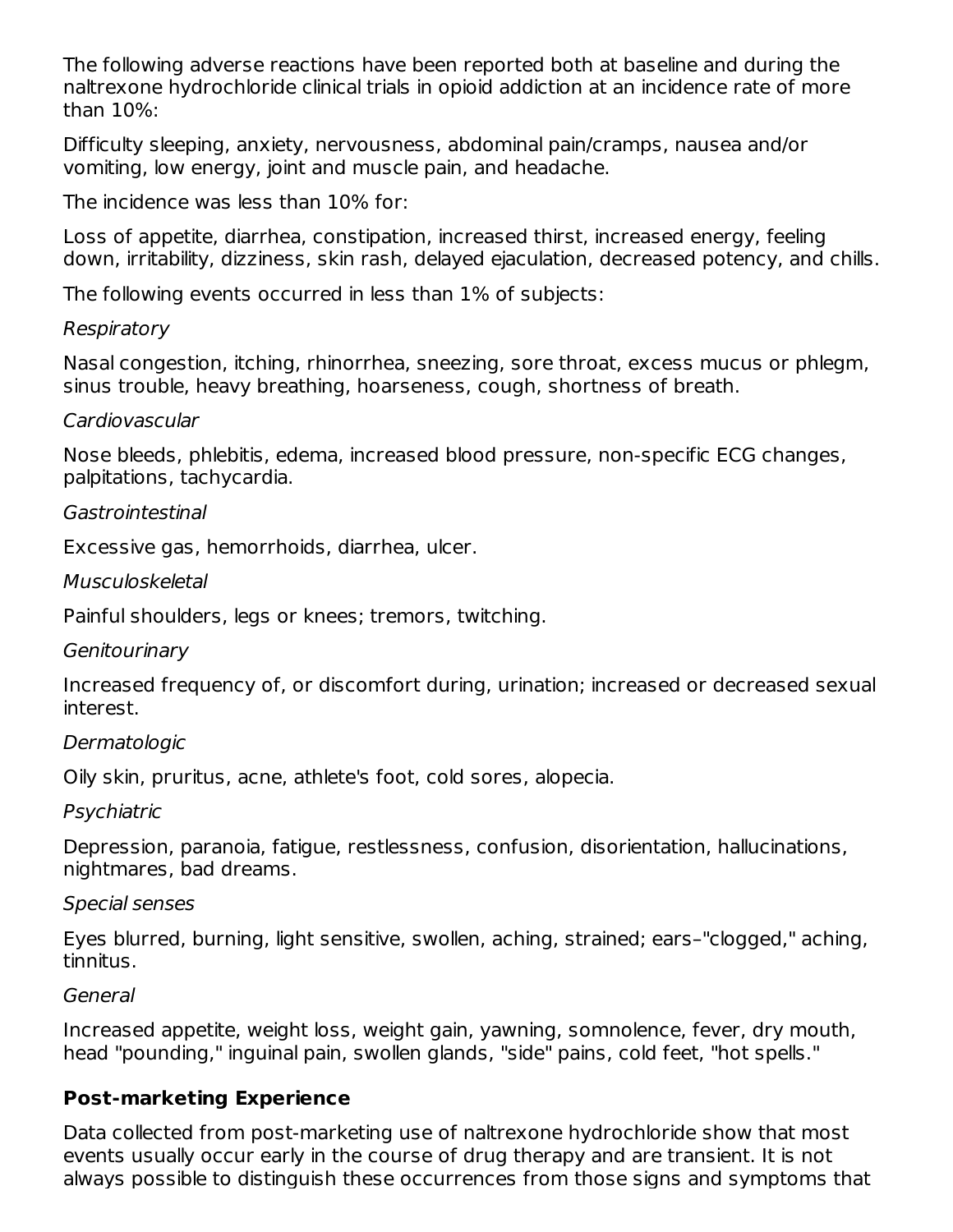always possible to distinguish these occurrences from those signs and symptoms that  $\mathcal{L}_\mathcal{A}$ may result from a withdrawal syndrome.

Events that have been reported include anorexia, asthenia, chest pain, fatigue, headache, hot flushes, malaise, changes in blood pressure, agitation, dizziness, hyperkinesia, nausea, vomiting, tremor, abdominal pain, diarrhea, elevations in liver enzymes or bilirubin, hepatic function abnormalities or hepatitis, palpitations, myalgia, anxiety, confusion, euphoria, hallucinations, insomnia, nervousness, somnolence, abnormal thinking, dyspnea, rash, increased sweating, vision abnormalities and idiopathic thrombocytopenic purpura.

In some individuals the use of opioid antagonists has been associated with a change in baseline levels of some hypothalamic, pituitary, adrenal, or gonadal hormones. The clinical significance of such changes is not fully understood.

Adverse events, including withdrawal symptoms and death, have been reported with the use of naltrexone hydrochloride in ultra rapid opiate detoxification programs. The cause of death in these cases is not known (see **WARNINGS**).

### **Laboratory Tests**

In a placebo controlled study in which naltrexone hydrochloride was administered to obese subjects at a dose approximately five-fold that recommended for the blockade of opiate receptors (300 mg per day), 19% (5/26) of naltrexone hydrochloride recipients and 0% (0/24) of placebo-treated patients developed elevations in serum transaminases (i.e. peak ALT values ranging from 121 to 532; or 3 to 19 times their baseline values) after three to eight weeks of treatment. The patients involved were generally clinically asymptomatic, and the transaminase levels of all patients on whom follow-up was obtained returned to (or toward) baseline values in a matter of weeks.

Transaminase elevations were also observed in other placebo controlled studies in which exposure to naltrexone hydrochloride at doses above the amount recommended for the treatment of alcoholism or opioid blockade consistently produced more numerous and more significant elevations of serum transaminases than did placebo. Transaminase elevations occurred in 3 of 9 patients with Alzheimer's Disease who received naltrexone hydrochloride (at doses up to 300 mg/day) for 5 to 8 weeks in an open clinical trial.

### **DRUG ABUSE AND DEPENDENCE**

Naltrexone hydrochloride is a pure opioid antagonist. It does not lead to physical or psychological dependence. Tolerance to the opioid antagonist effect is not known to occur.

## **OVERDOSAGE**

There is limited clinical experience with naltrexone hydrochloride overdosage in humans. In one study, subjects who received 800 mg daily of naltrexone hydrochloride for up to one week showed no evidence of toxicity.

In the mouse, rat and guinea pig, the oral LD50s were 1,100 to 1,550 mg/kg; 1,450 mg/kg; and 1,490 mg/kg; respectively. High doses of naltrexone hydrochloride (generally ≥1,000 mg/kg) produced salivation, depression/reduced activity, tremors, and convulsions. Mortalities in animals due to high-dose naltrexone hydrochloride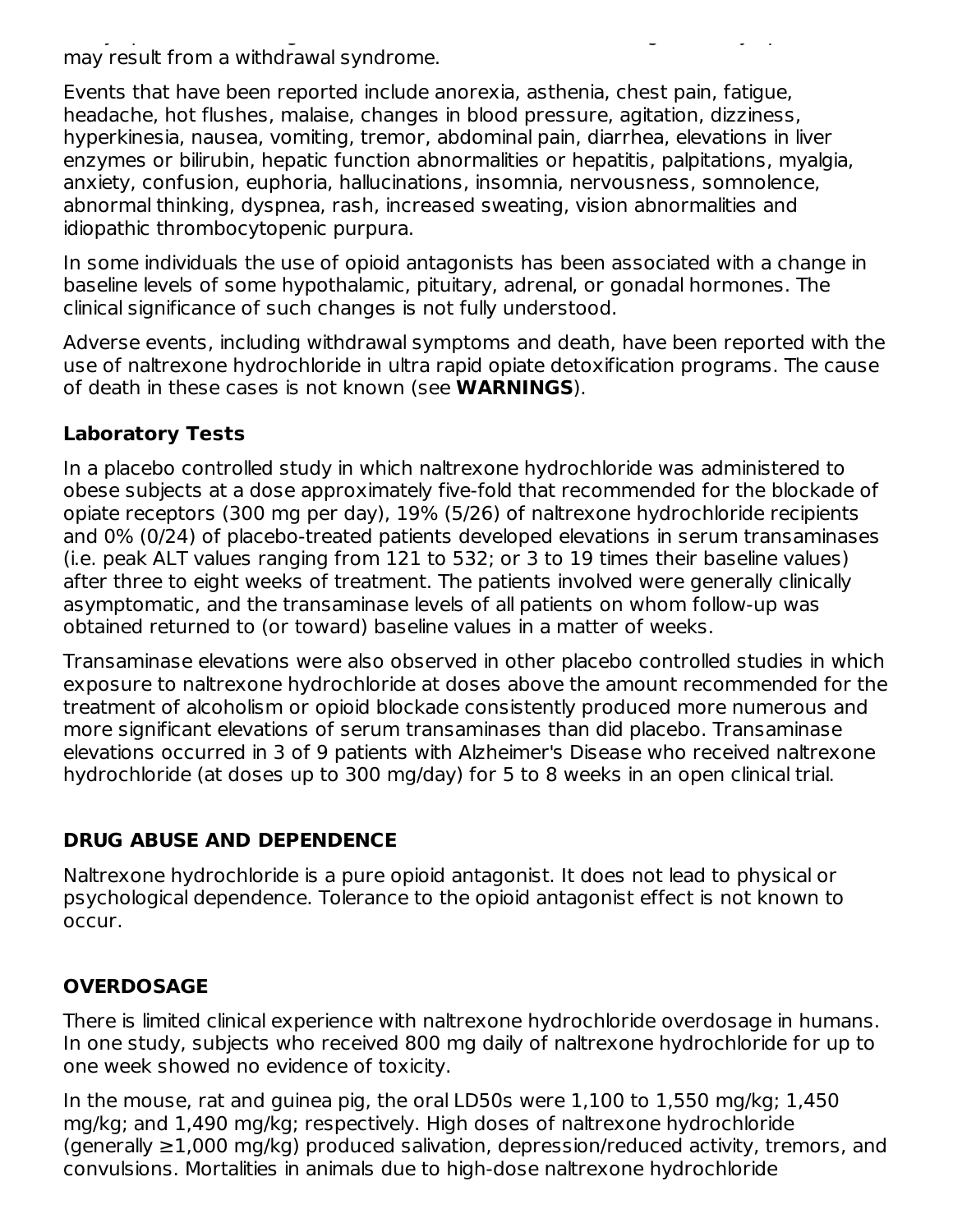administration usually were due to clonic-tonic convulsions and/or respiratory failure.

## **Treatment of Overdosage**

In view of the lack of actual experience in the treatment of naltrexone hydrochloride overdose, patients should be treated symptomatically in a closely supervised environment. Physicians should contact a poison control center for the most up-to-date information.

### **DOSAGE AND ADMINISTRATION**

To reduce the risk of precipitated withdrawal in patients dependent on opioids, or exacerbation of a preexisting subclinical withdrawal syndrome, opioid-dependent patients, including those being treated for alcohol dependence, should be opioid-free (including tramadol) before starting naltrexone hydrochloride tablets treatment. An opioid-free interval of a minimum of 7 to 10 days is recommended for patients previously dependent on short-acting opioids.

### **Switching from Buprenorphine, Buprenorphine/Naloxone, or Methadone**

There are no systematically collected data that specifically address the switch from buprenorphine or methadone to naltrexone hydrochloride tablets; however, review of postmarketing case reports have indicated that some patients may experience severe manifestations of precipitated withdrawal when being switched from opioid agonist therapy to opioid antagonist therapy (see **WARNINGS**). Patients transitioning from buprenorphine or methadone may be vulnerable to precipitation of withdrawal symptoms for as long as 2 weeks. Healthcare providers should be prepared to manage withdrawal symptomatically with non-opioid medications.

### **Treatment of Alcoholism**

A dose of 50 mg once daily is recommended for most patients. The placebo-controlled studies that demonstrated the efficacy of naltrexone hydrochloride as an adjunctive treatment of alcoholism used a dose regimen of naltrexone hydrochloride 50 mg once daily for up to 12 weeks. Other dose regimens or durations of therapy were not evaluated in these trials.

Naltrexone hydrochloride tablets should be considered as only one of many factors determining the success of treatment of alcoholism. Factors associated with a good outcome in the clinical trials with naltrexone hydrochloride tablets were the type, intensity, and duration of treatment; appropriate management of comorbid conditions; use of community-based support groups; and good medication compliance. To achieve the best possible treatment outcome, appropriate compliance-enhancing techniques should be implemented for all components of the treatment program, especially medication compliance.

## **Treatment of Opioid Dependence**

Treatment should be initiated with an initial dose of 25 mg of naltrexone hydrochloride tablets. If no withdrawal signs occur, the patient may be started on 50 mg a day thereafter.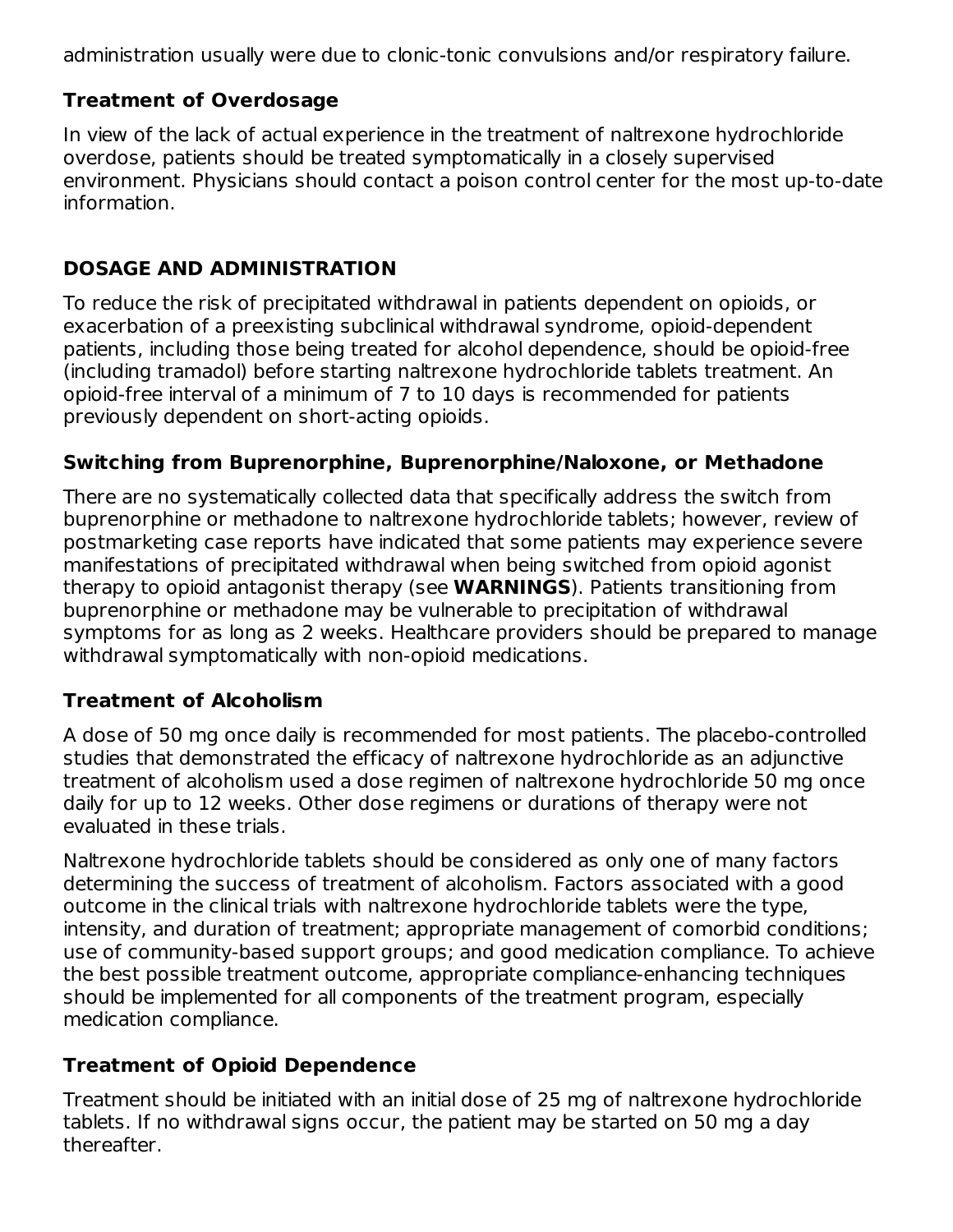A dose of 50 mg once a day will produce adequate clinical blockade of the actions of parenterally administered opioids. As with many non-agonist treatments for addiction, naltrexone hydrochloride tablets are of proven value only when given as part of a comprehensive plan of management that includes some measure to ensure the patient takes the medication.

Naloxone Challenge Test

Clinicians are reminded that there is no completely reliable method for determining whether a patient has had an adequate opioid-free period. A naloxone challenge test may be helpful if there is any question of occult opioid dependence. If signs of opioid withdrawal are still observed following naloxone challenge, treatment with naltrexone hydrochloride tablets should not be attempted. The naloxone challenge can be repeated in 24 hours.

The naloxone challenge test should not be performed in a patient showing clinical signs or symptoms of opioid withdrawal, or in a patient whose urine contains opioids. The naloxone challenge test may be administered by either the intravenous or subcutaneous routes.

### **Intravenous**

Inject 0.2 mg naloxone.

Observe for 20 minutes for signs or symptoms of withdrawal.

If no evidence of withdrawal, inject 0.6 mg of naloxone.

Observe for an additional 20 minutes.

### **Subcutaneous**

Administer 0.8 mg naloxone.

Observe for 20 minutes for signs or symptoms of withdrawal.

Note: Individual patients, especially those with opioid dependence, may respond to lower doses of naloxone. In some cases, 0.1 mg IV naloxone has produced a diagnostic response.

## Interpretation of the Challenge

Monitor vital signs and observe the patient for signs and symptoms of opioid withdrawal. These may include, but are not limited to: nausea, vomiting, dysphoria, yawning, sweating, tearing, rhinorrhea, stuffy nose, craving for opioids, poor appetite, abdominal cramps, sense of fear, skin erythema, disrupted sleep patterns, fidgeting, uneasiness, poor ability to focus, mental lapses, muscle aches or cramps, pupillary dilation, piloerection, fever, changes in blood pressure, pulse or temperature, anxiety, depression, irritability, backache, bone or joint pains, tremors, sensations of skin crawling or fasciculations. If signs or symptoms of withdrawal appear, the test is positive and no additional naloxone should be administered.

Warning: If the test is positive, do NOT initiate naltrexone therapy. Repeat the challenge in 24 hours. If the test is negative, naltrexone therapy may be started if no other contraindications are present. If there is any doubt about the result of the test, hold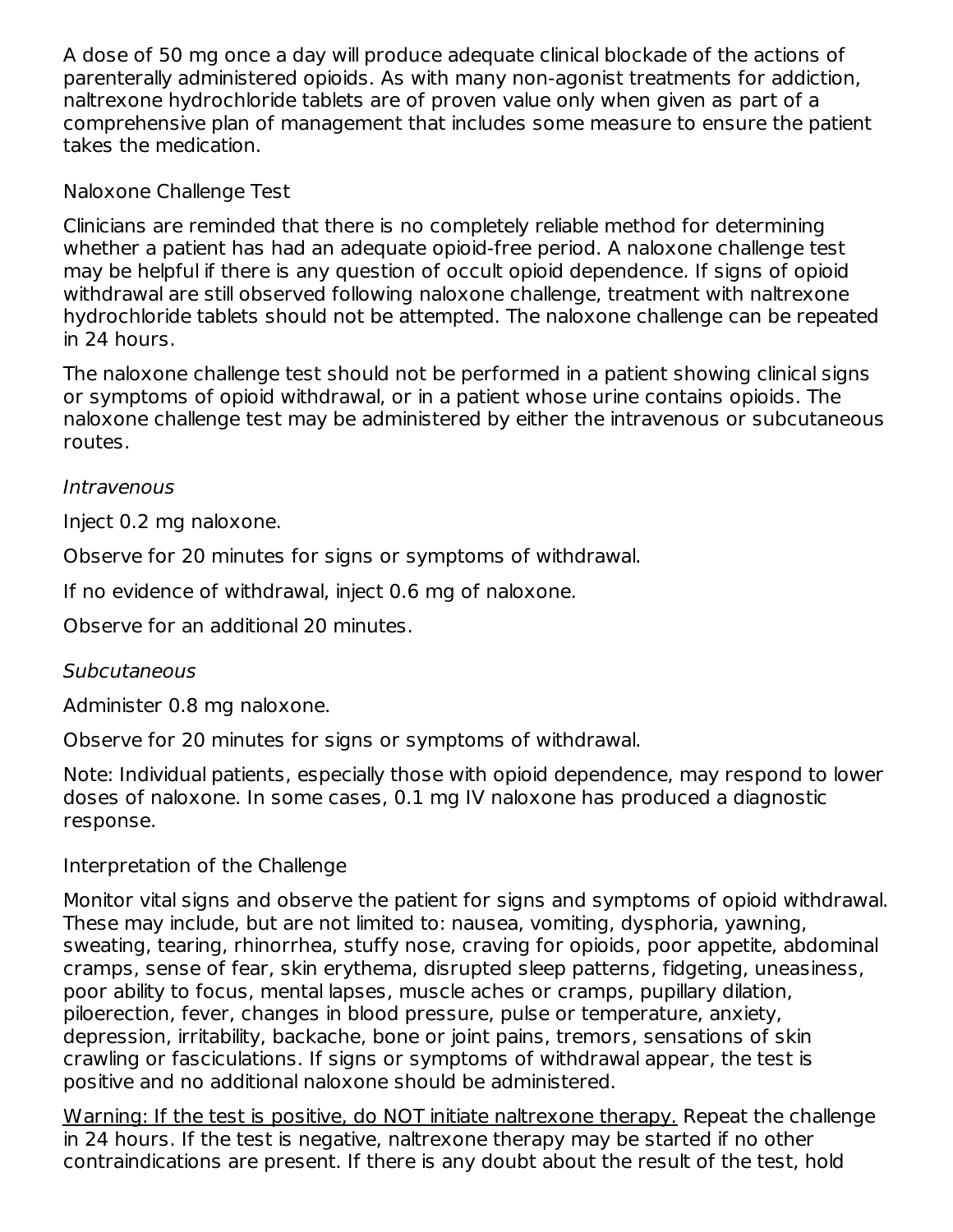naltrexone hydrochloride tablets and repeat the challenge in 24 hours.

### **Alternative Dosing Schedules**

A flexible approach to a dosing regimen may need to be employed in cases of supervised administration. Thus, patients may receive 50 mg of naltrexone hydrochloride every weekday with a 100 mg dose on Saturday, 100 mg every other day, or 150 mg every third day. The degree of blockade produced by naltrexone hydrochloride may be reduced by these extended dosing intervals.

There may be a higher risk of hepatocellular injury with single doses above 50 mg, and use of higher doses and extended dosing intervals should balance the possible risks against the probable benefits (see **WARNINGS**).

#### **Patient Compliance**

Naltrexone hydrochloride tablets should be considered as only one of many factors determining the success of treatment. To achieve the best possible treatment outcome, appropriate compliance-enhancing techniques should be implemented for all components of the treatment program, including medication compliance.

#### **HOW SUPPLIED**

Naltrexone Hydrochloride Tablets, USP are available as:

50 mg; yellow, round film-coated tablets, bisected on one side, debossed with "EL" on one side of the bisect and "15" on the other side of the bisect. They are available in bottles of:

| $100\begin{array}{l} \text{NDC} 63629 \\ 1047-1 \end{array}$ |
|--------------------------------------------------------------|
|                                                              |

Store at 20° to 25°C (68° to 77°F) [See USP Controlled Room Temperature].

Dispense in a tight, light-resistant container as defined in the USP, with a child-resistant closure (as required). Protect from light.

KEEP THIS AND ALL MEDICATIONS OUT OF THE REACH OF CHILDREN.

These are not all the possible side effects of Naltrexone Hydrochloride Tablets, USP. Call your doctor for medical advice about side effects. You may report side effects to Elite Laboratories, Inc., at 1-888-852-6657 or to FDA at 1-800-FDA-1088. **For more information go to dailymed.nlm.nih.gov.**

For inquiries call TAGI Pharma, Inc. at 1-855-225-8244 or e-mail druginfo@tagipharma.com

Manufactured by: Elite Laboratories, Inc. Northvale, NJ 07647

Distributed by: TAGI Pharma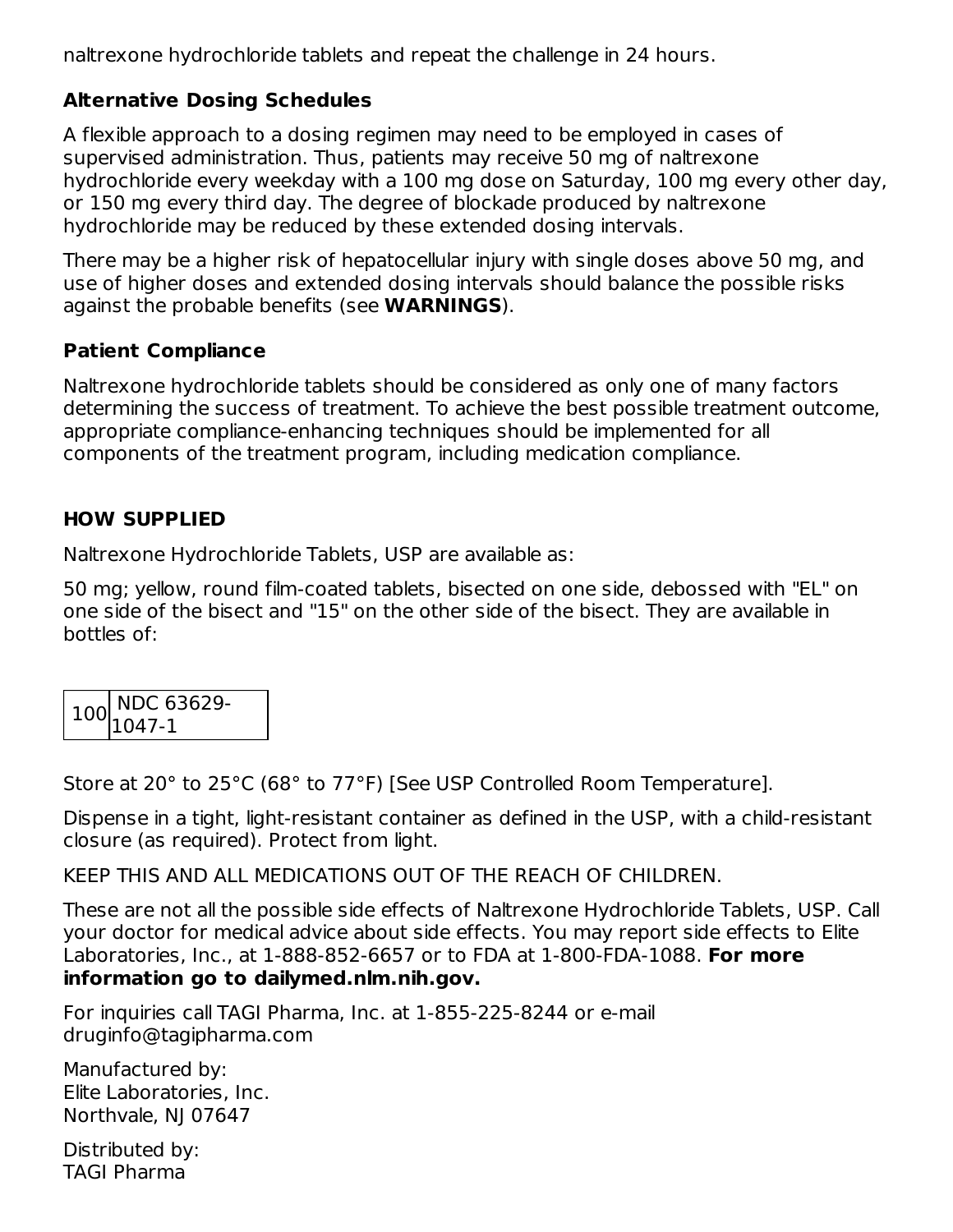#### South Beloit, IL 61080

Issued 05/19 MF300ISS05/19 OE1315 IN0510

#### **NALTREXONE HCL 50MG TABLET #100**



Each tablet contains: Naltrexone Hydrochloride, USP 50 mg

Keep this and all medication out of the reach of children.

Store at 20° to 25°C (68° to 77°F) [See USP Controlled Room Temperature].

Dispense in a tight, light-resistant container as defined in the USP with a child-resistant closure.



| <b>NALTREXONE HYDROCHLORIDE</b>                                               |                                          |                                      |                                           |  |                           |                 |
|-------------------------------------------------------------------------------|------------------------------------------|--------------------------------------|-------------------------------------------|--|---------------------------|-----------------|
| naltrexone hydrochloride tablet, film coated                                  |                                          |                                      |                                           |  |                           |                 |
|                                                                               |                                          |                                      |                                           |  |                           |                 |
| <b>Product Information</b>                                                    |                                          |                                      |                                           |  |                           |                 |
| <b>Product Type</b>                                                           | <b>HUMAN PRESCRIPTION</b><br><b>DRUG</b> | <b>Item Code</b><br>(Source)<br>206) |                                           |  | NDC:63629-1047(NDC:51224- |                 |
| <b>Route of Administration</b>                                                | ORAI                                     |                                      |                                           |  |                           |                 |
|                                                                               |                                          |                                      |                                           |  |                           |                 |
| <b>Active Ingredient/Active Moiety</b>                                        |                                          |                                      |                                           |  |                           |                 |
| <b>Ingredient Name</b><br><b>Basis of Strength</b>                            |                                          |                                      |                                           |  |                           | <b>Strength</b> |
| NALTREXONE HYDROCHLORIDE (UNII: Z6375YW9SF) (NALTREXONE -<br>UNII:5S6W795COM) |                                          |                                      | <b>NALTREXONE</b><br><b>HYDROCHLORIDE</b> |  | 50 mg                     |                 |
|                                                                               |                                          |                                      |                                           |  |                           |                 |
| <b>Inactive Ingredients</b>                                                   |                                          |                                      |                                           |  |                           |                 |
|                                                                               | <b>Ingredient Name</b>                   |                                      |                                           |  |                           | <b>Strength</b> |
| silicon dioxide (UNII: ETJ7Z6XBU4)                                            |                                          |                                      |                                           |  |                           |                 |
| croscarmellose sodium (UNII: M280L1HH48)                                      |                                          |                                      |                                           |  |                           |                 |
| hypromellose, unspecified (UNII: 3NXW29V3WO)                                  |                                          |                                      |                                           |  |                           |                 |
| hydroxypropyl cellulose (1600000 WAMW) (UNII: RFW2ET671P)                     |                                          |                                      |                                           |  |                           |                 |
| anhydrous lactose (UNII: 3SY5LH9PMK)                                          |                                          |                                      |                                           |  |                           |                 |
| magnesium stearate (UNII: 70097M6I30)                                         |                                          |                                      |                                           |  |                           |                 |